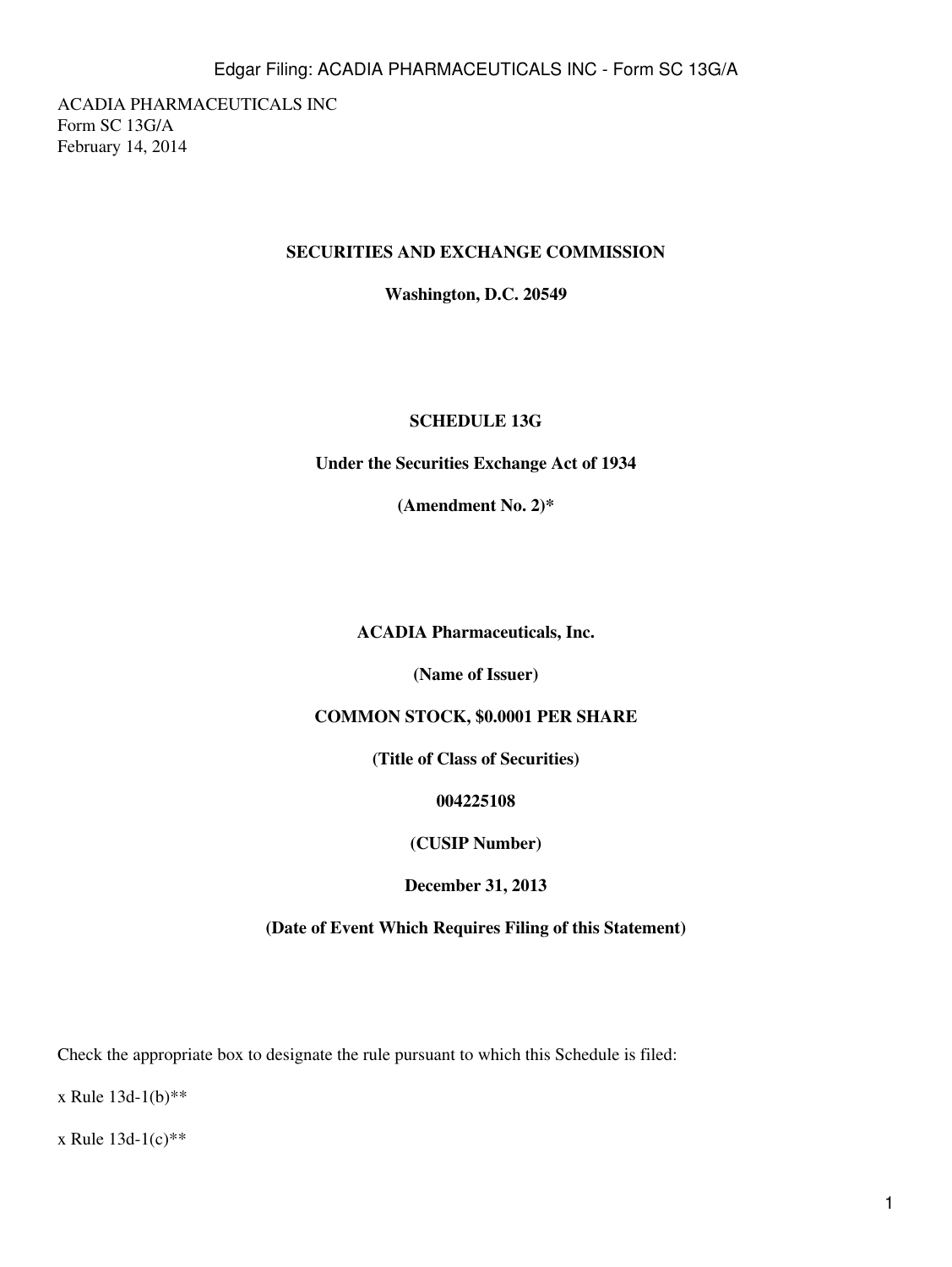¨ Rule 13d-1(d)

\* The remainder of this cover page shall be filled out for a reporting persons initial filing on this form with respect to the subject class of securities, and for any subsequent amendment containing information which would alter disclosures provided in a prior cover page.

\*\* This Schedule is being filed pursuant to Rule 13d-1(b) with respect to Visium Asset Management, LP, JG Asset, LLC and Jacob Gottlieb, and pursuant to Rule 13d1-(c) with respect to Visium Balanced Master Fund, Ltd.

The information required on the remainder of this cover page shall not be deemed to be filed for the purpose of Section 18 of the Securities Exchange Act of 1934 (Act) or otherwise subject to the liabilities of that section of the Act but shall be subject to all other provisions of the Act (however, see the Notes).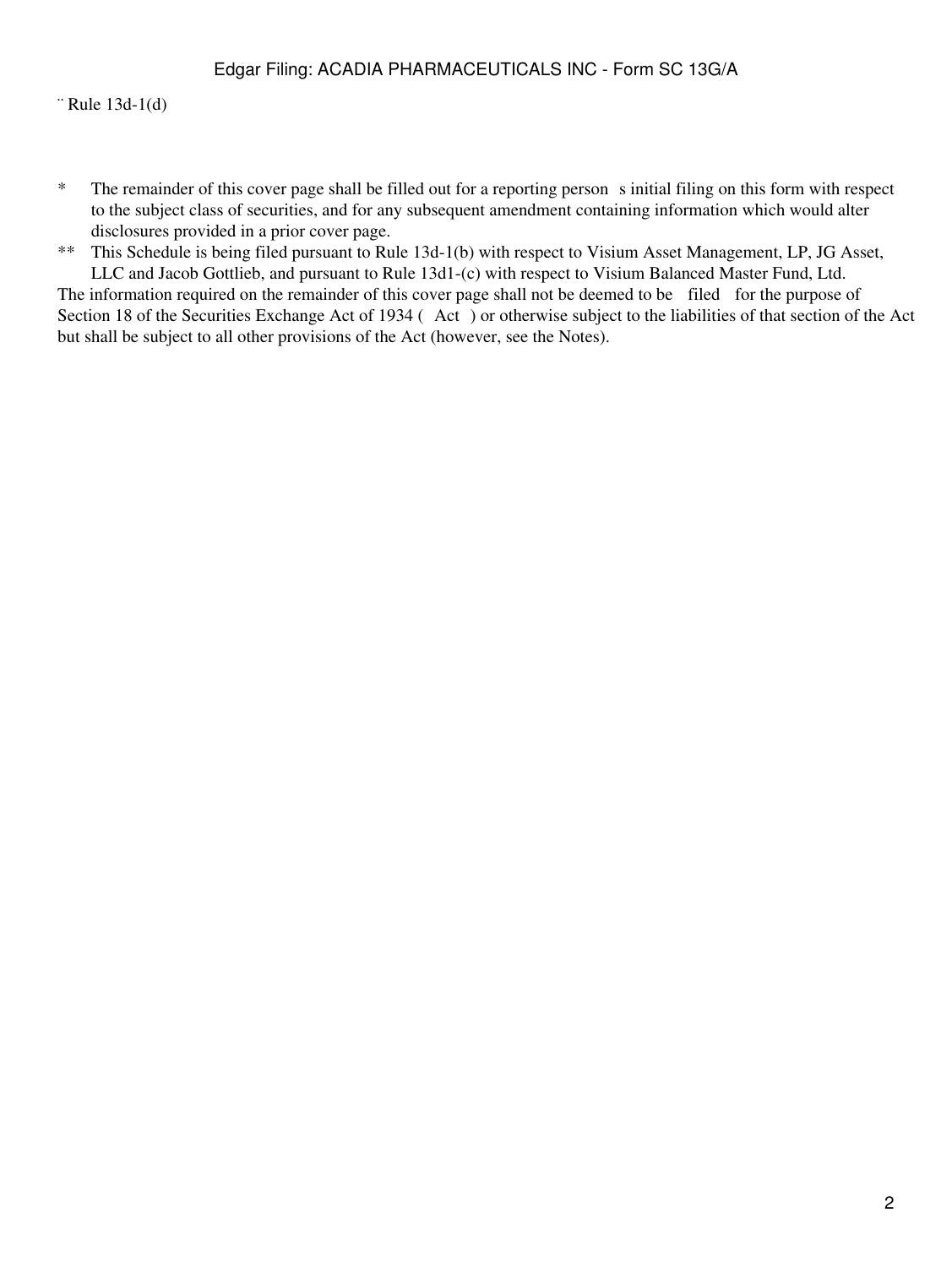## CUSIP No. 004225108 Page 2 of 14 Pages

1 Names of reporting persons

I.R.S. IDENTIFICATION NOS. OF ABOVE PERSONS (Entities Only)

Visium Balanced Master Fund, Ltd.

- 2 Check the appropriate box if a member of a group\*
	- $(a)$   $\ddots$  (b)  $\ddots$
- 3 SEC use only

4 Citizenship or place of organization

## Cayman Islands

5 Sole voting power

### Number of

shares None 6 Shared voting power

### beneficially

| owned by | 997,860 (See Item 4)     |
|----------|--------------------------|
| each     | 7 Sole dispositive power |

### reporting

| person | None<br>Shared dispositive power |
|--------|----------------------------------|
|        |                                  |

with

### 997,860 (See Item 4)

9 Aggregate amount beneficially owned by each reporting person

### 997,860 (See Item 4)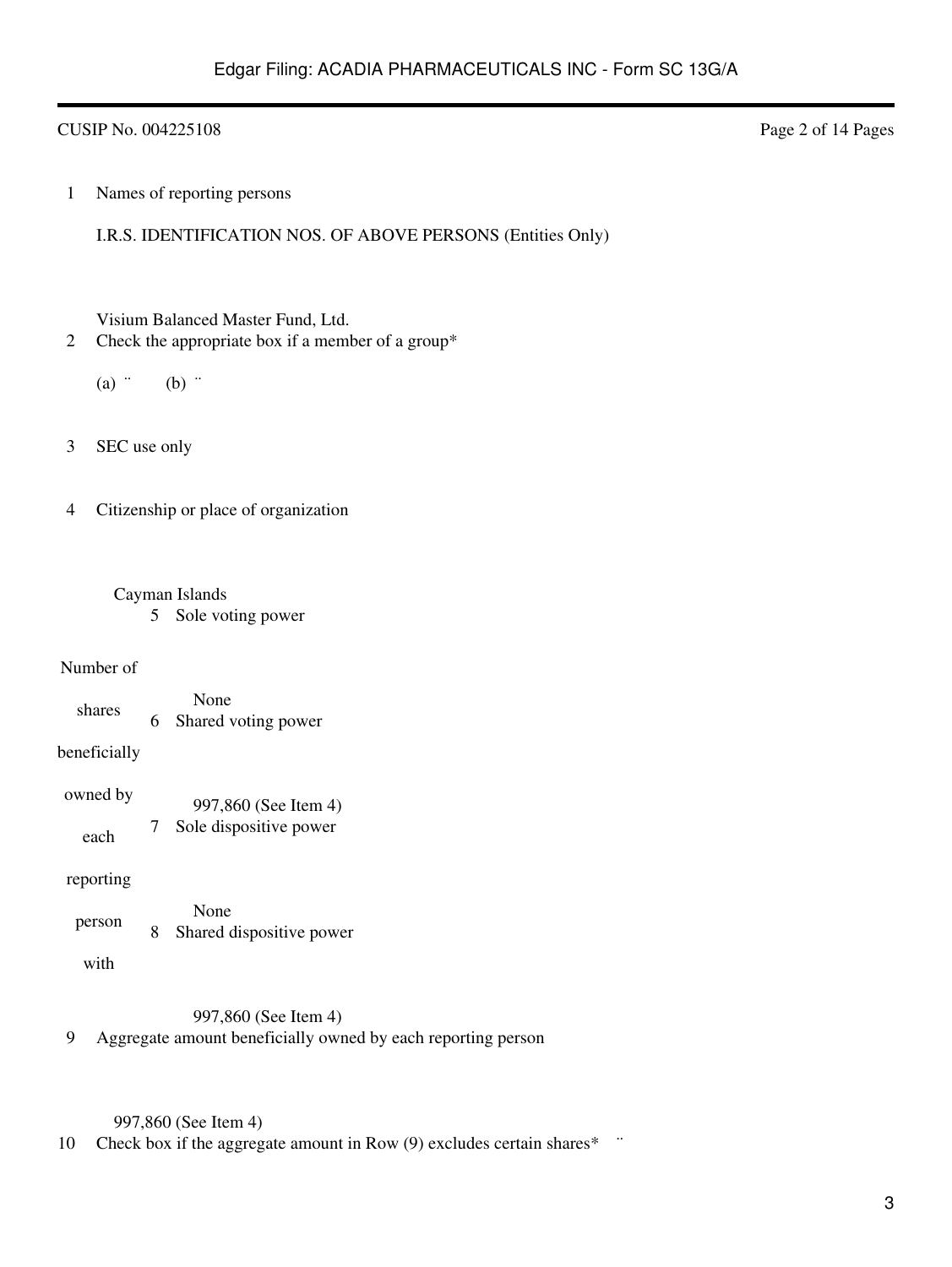11 Percent of class represented by amount in Row (9)

1.1%

12 Type of reporting person\*

CO

Page 2 of 14 Pages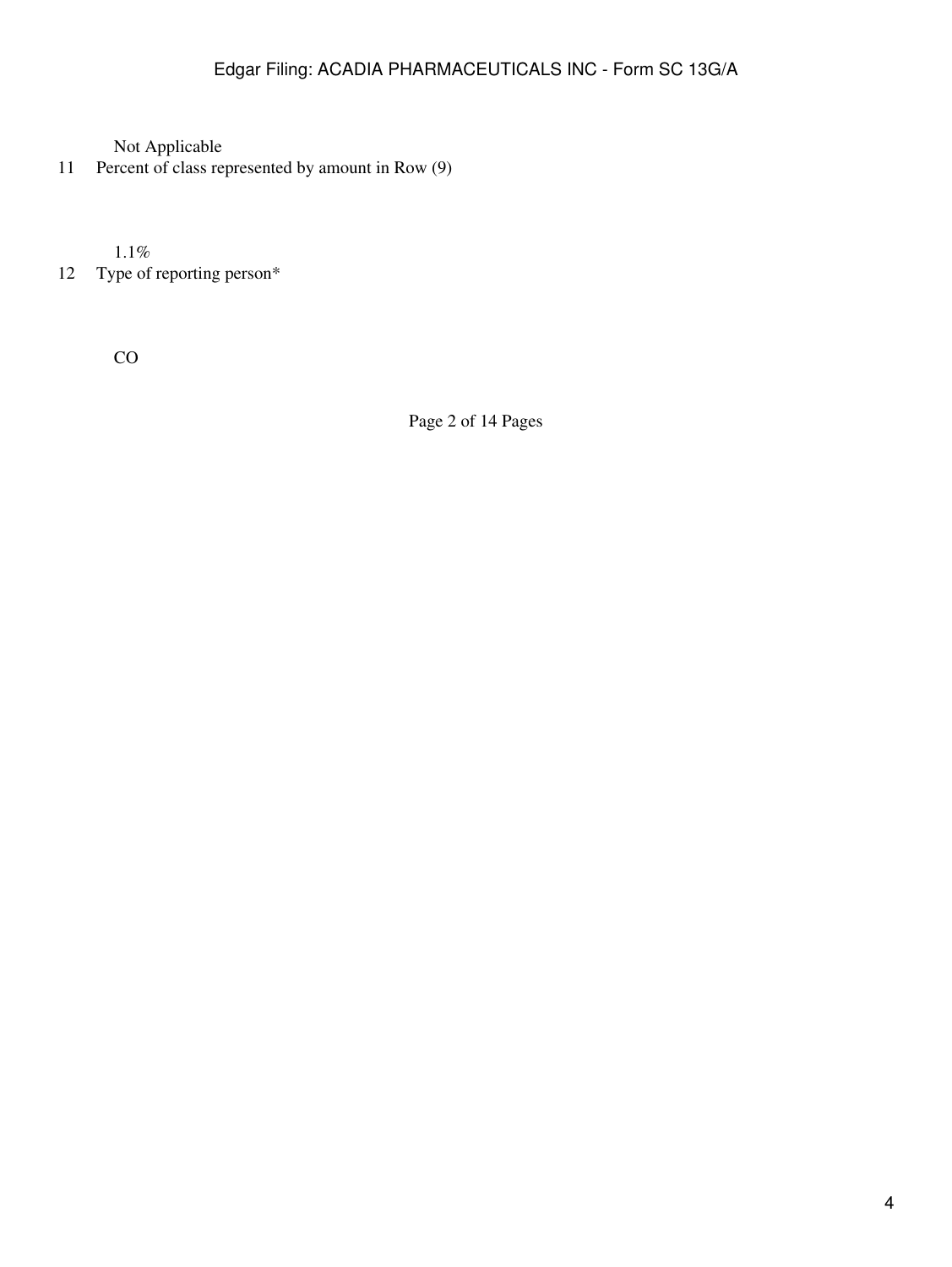## CUSIP No. 004225108 Page 3 of 14 Pages

1 Names of reporting persons

I.R.S. IDENTIFICATION NOS. OF ABOVE PERSONS (Entities Only)

Visium Asset Management, LP

- 2 Check the appropriate box if a member of a group\*
	- $(a)$   $\dddot{b}$   $(b)$   $\dddot{c}$
- 3 SEC use only

4 Citizenship or place of organization

### United States

5 Sole voting power

### Number of

shares None 6 Shared voting power

### beneficially

| owned by | 1,115,545 (See Item 4) |
|----------|------------------------|
| each     | Sole dispositive power |

### reporting

| person |  | None<br>Shared dispositive power |
|--------|--|----------------------------------|
|--------|--|----------------------------------|

with

### 1,115,545 (See Item 4)

9 Aggregate amount beneficially owned by each reporting person

## 1,115,545 (See Item 4)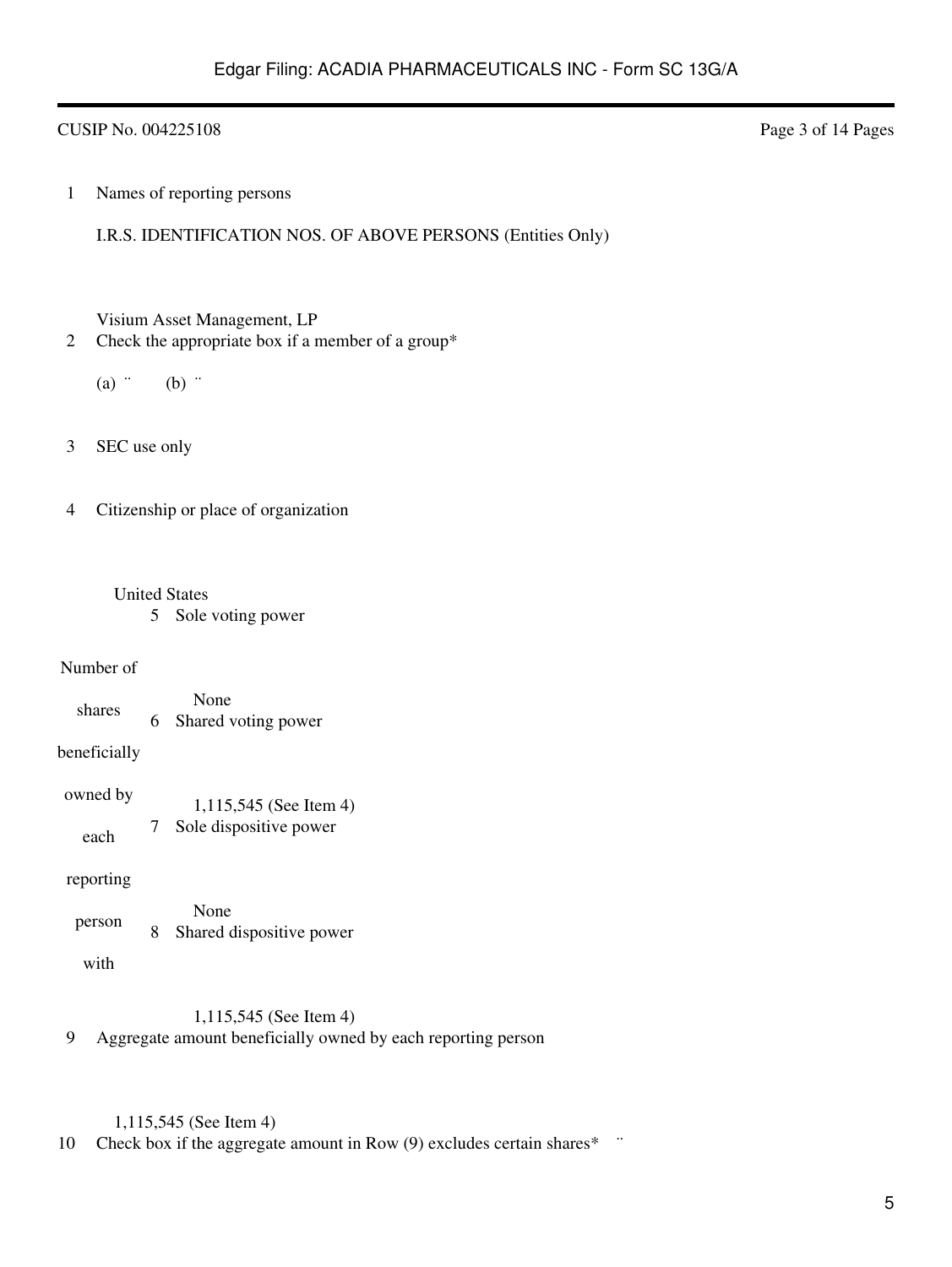11 Percent of class represented by amount in Row (9)

1.2%

12 Type of reporting person\*

IA, PN

Page 3 of 14 Pages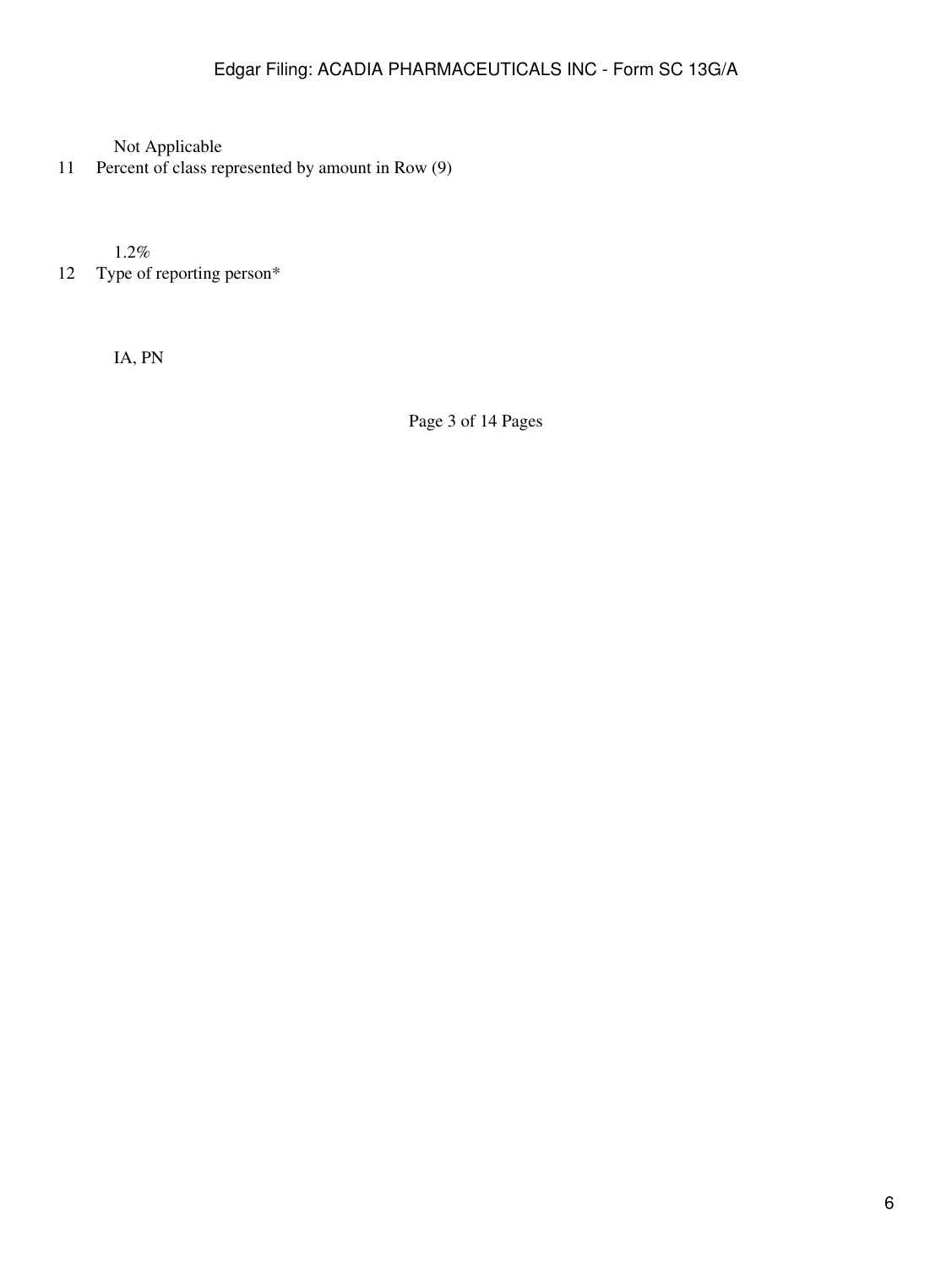## CUSIP No. 004225108 Page 4 of 14 Pages

1 Names of reporting persons

I.R.S. IDENTIFICATION NOS. OF ABOVE PERSONS (Entities Only)

JG Asset, LLC

- 2 Check the appropriate box if a member of a group\*
	- $(a)$   $\dddot{b}$   $(b)$   $\dddot{c}$
- 3 SEC use only

4 Citizenship or place of organization

### United States

5 Sole voting power

### Number of

shares None 6 Shared voting power

# beneficially

| owned by | 1,115,545 (See Item 4) |
|----------|------------------------|
| each     | Sole dispositive power |

### reporting

| person |  | None<br>Shared dispositive power |
|--------|--|----------------------------------|
|--------|--|----------------------------------|

with

### 1,115,545 (See Item 4)

9 Aggregate amount beneficially owned by each reporting person

# 1,115,545 (See Item 4)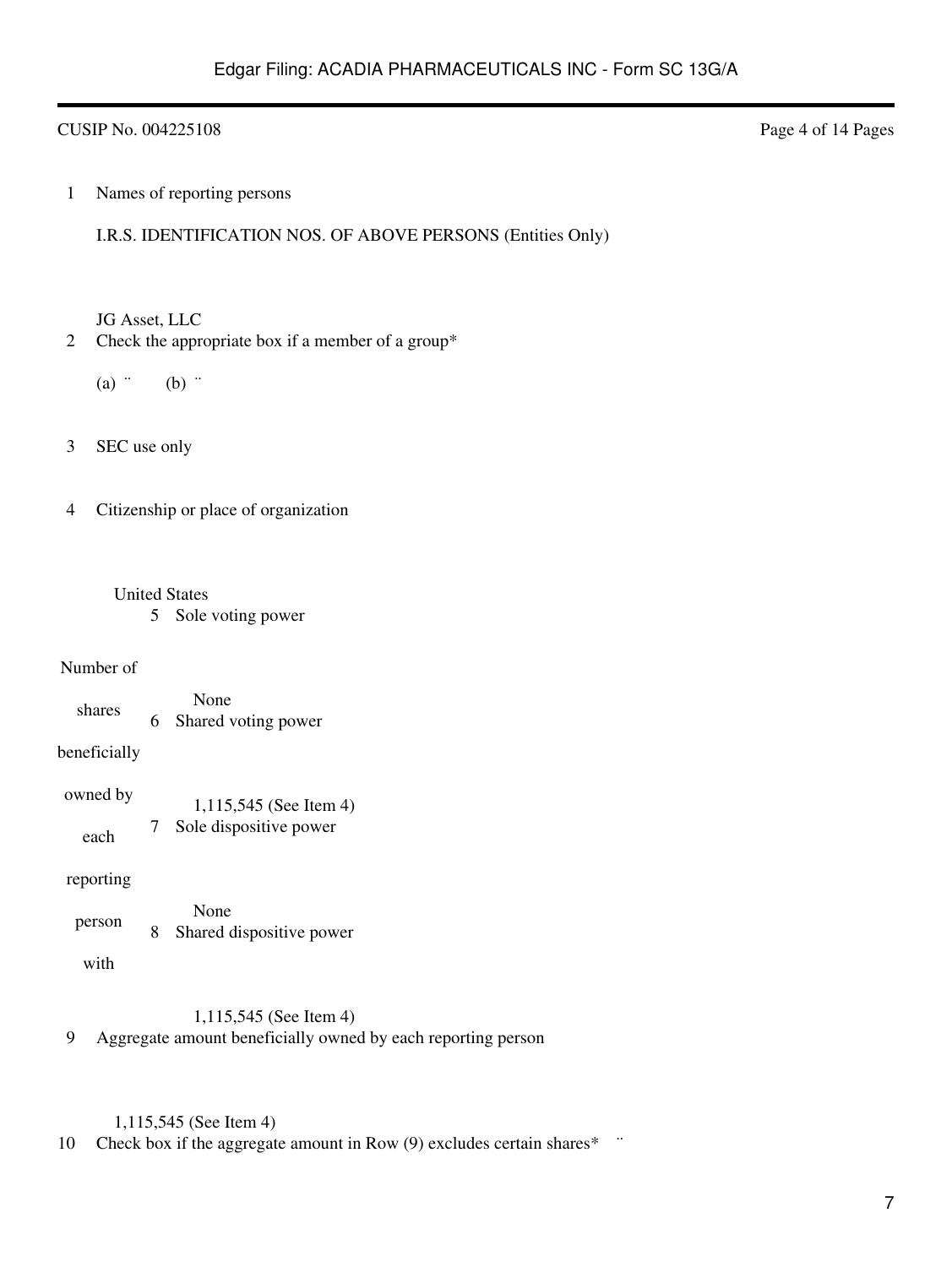11 Percent of class represented by amount in Row (9)

1.2%

12 Type of reporting person\*

HC, OO

Page 4 of 14 Pages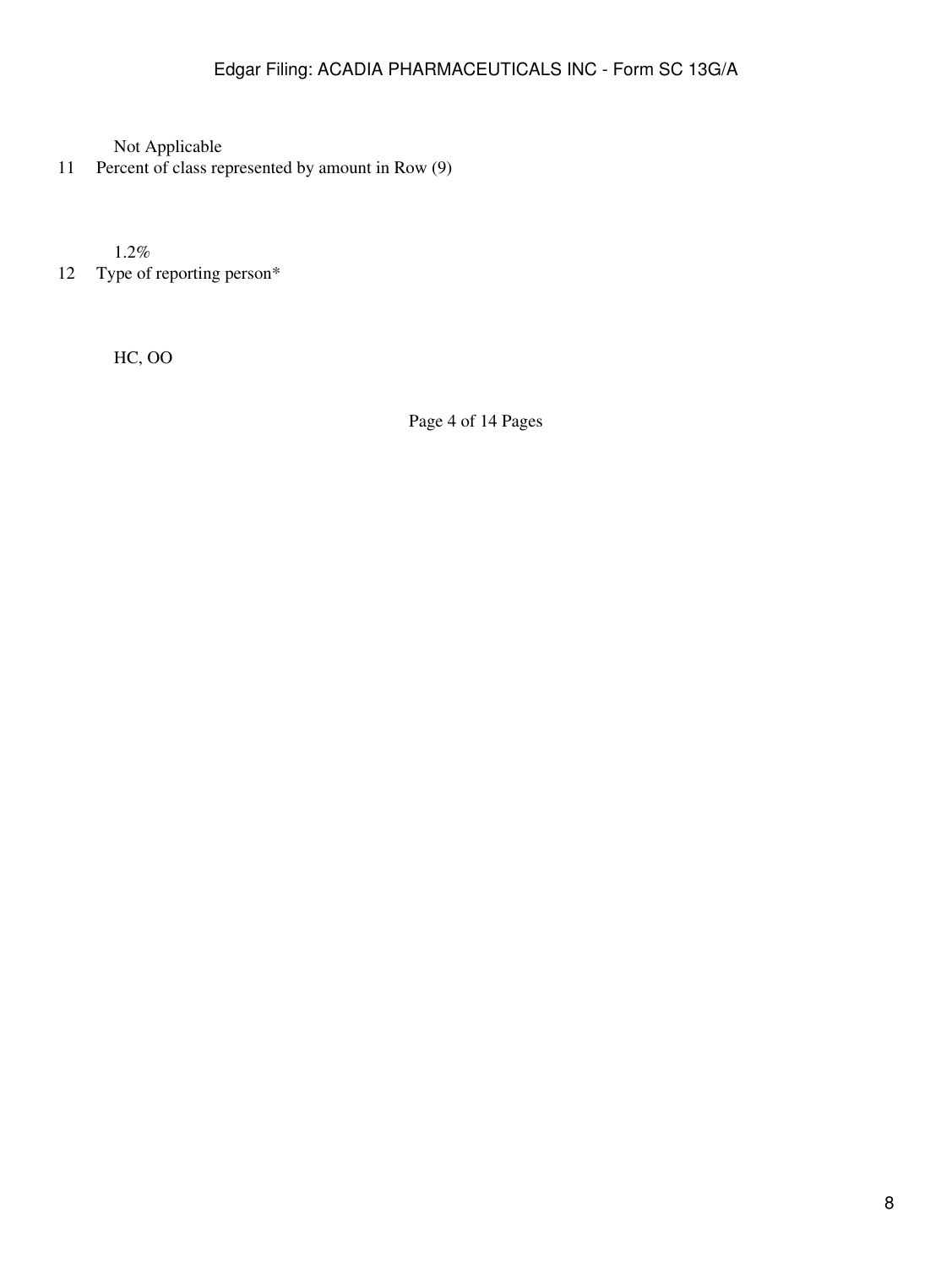## CUSIP No. 004225108 Page 5 of 14 Pages

1 Names of reporting persons

I.R.S. IDENTIFICATION NOS. OF ABOVE PERSONS (Entities Only)

Jacob Gottlieb

- 2 Check the appropriate box if a member of a group\*
	- $(a)$   $\dddot{b}$   $(b)$   $\dddot{c}$
- 3 SEC use only

4 Citizenship or place of organization

### United States

5 Sole voting power

### Number of

shares None 6 Shared voting power

### beneficially

| owned by | 1,115,545 (See Item 4) |
|----------|------------------------|
| each     | Sole dispositive power |

### reporting

| person |  | None<br>Shared dispositive power |
|--------|--|----------------------------------|
|--------|--|----------------------------------|

with

### 1,115,545 (See Item 4)

9 Aggregate amount beneficially owned by each reporting person

# 1,115,545 (See Item 4)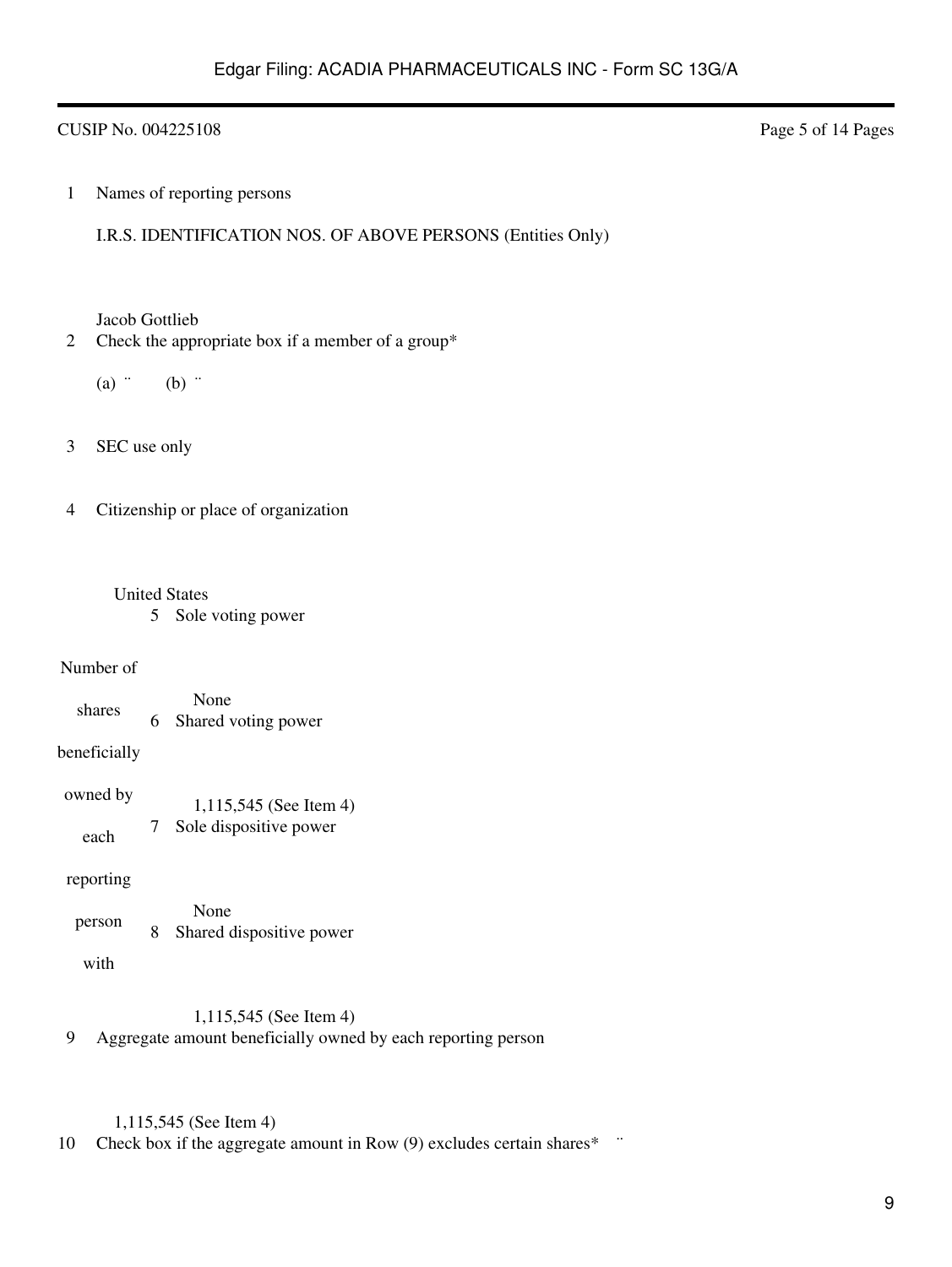11 Percent of class represented by amount in Row (9)

1.2%

12 Type of reporting person\*

HC, IN

Page 5 of 14 Pages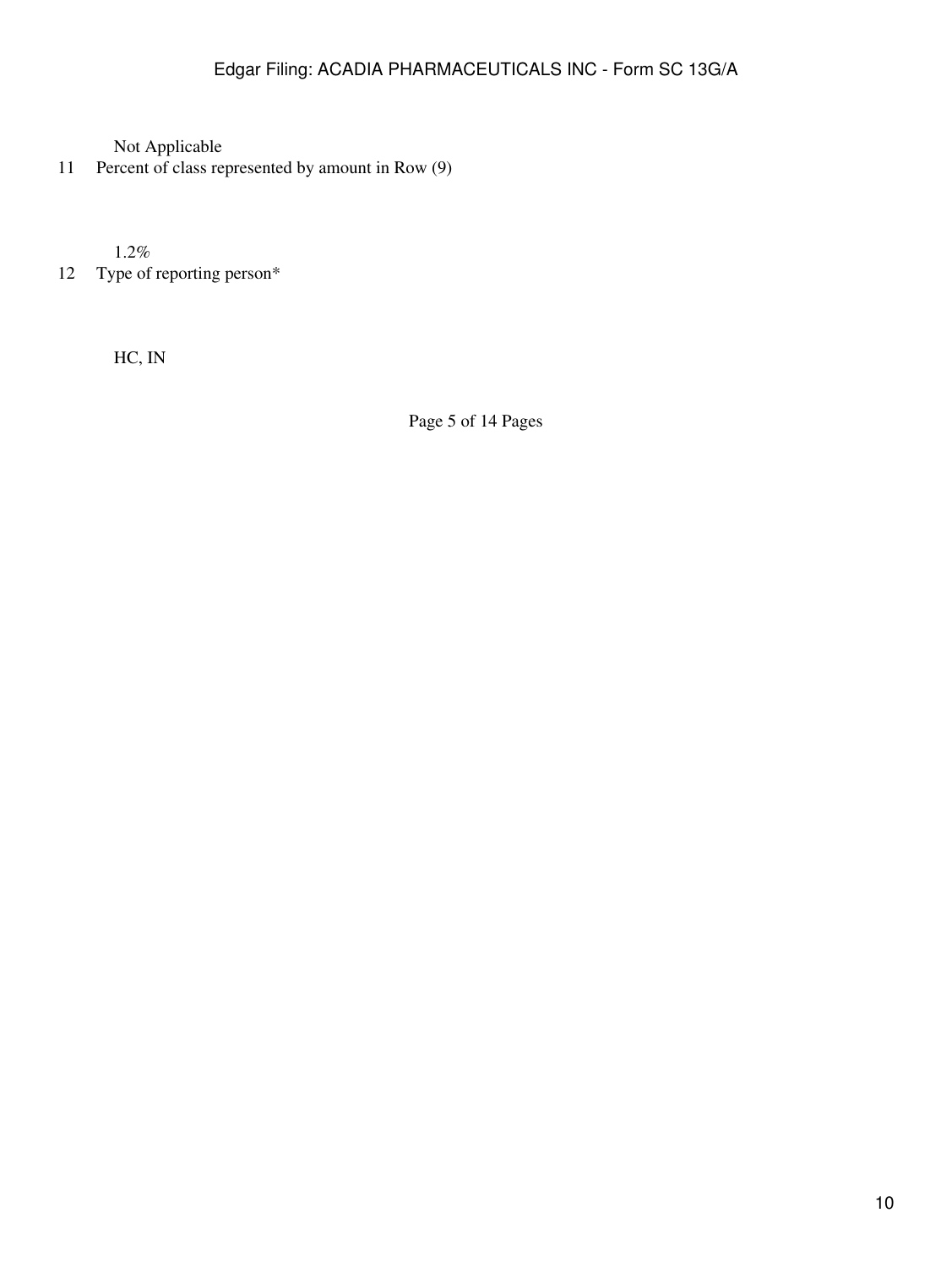### CUSIP No. 004225108 Page 6 of 14 Pages

**Item 1** (a) Name of Issuer:

ACADIA Pharmaceuticals, Inc.

(b) Address of Issuer s Principal Executive Offices:

11085 Torreyana Road San Diego, CA 92121

- **Item 2** (a) (c) This statement is filed on behalf of the following:
	- (1) Visium Balanced Master Fund, Ltd, a Cayman Islands corporation (VBMF), with its principal business office c/o Visium Asset Management, LP, 888 Seventh Avenue, New York, NY 10019.
	- (2) Visium Asset Management, LP, a Delaware limited partnership (VAM), with its principal business office c/o Visium Asset Management, LP, 888 Seventh Avenue, New York, NY 10019.
	- (3) JG Asset, LLC, a Delaware limited liability company (JG Asset), with its principal business office c/o Visium Asset Management, LP, 888 Seventh Avenue, New York, NY 10019. JG Asset is the General Partner of VAM.
	- (4) Jacob Gottlieb (Gottlieb), a natural person, with his principal business office c/o Visium Asset Management, LP, 888 Seventh Avenue, New York, NY 10019. Gottlieb is the Managing Member of JG Asset.
	- (d) Title of Class of Securities:

Common Stock, Par Value \$0.0001 Per Share

(e) CUSIP Number:

004225108

Page 6 of 14 Pages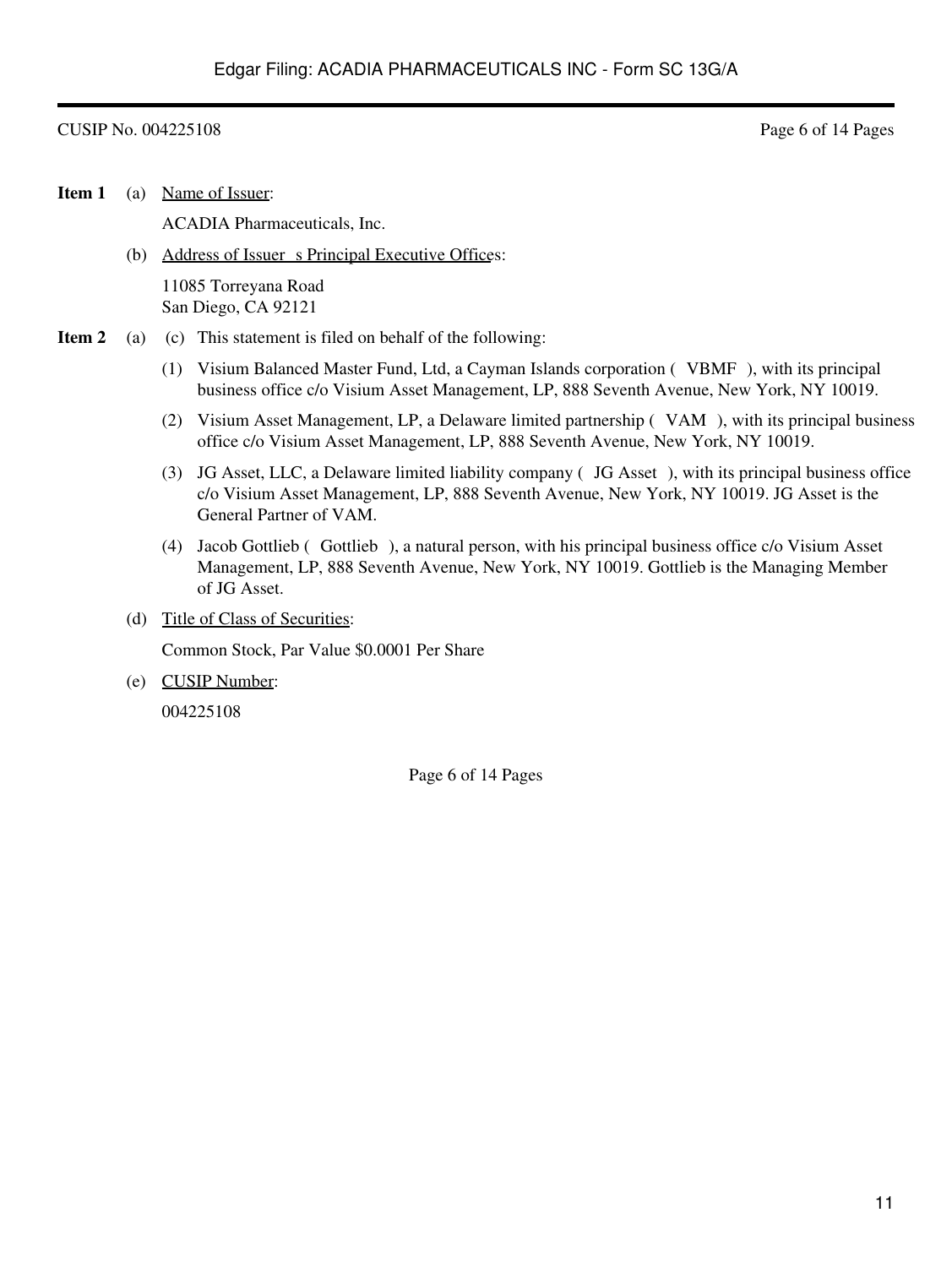# CUSIP No. 004225108 Page 7 of 14 Pages

### **Item 3** If this statement is filed pursuant to Rule 13d-1(b), or 13d-2(b) or (c), check whether the person filing is a:

- ¨ Broker or dealer registered under section 15 of the Act (15 U.S.C. 78o).
- $\dddot{\text{B}}$  Bank as defined in section 3(a)(6) of the Act (15 U.S.C. 78c).
- $\dddot{\text{S}}$  Insurance company as defined in section 3(a)(19) of the Act (15 U.S.C. 78c).
- ¨ Investment company registered under section 8 of the Investment Company Act of 1940 (15 U.S.C 80a-8).
- x An investment adviser in accordance with  $\S 240.13d-1(b)(1)(ii)(E)$ ;
- $\ddot{\text{a}}$  An employee benefit plan or endowment fund in accordance with §240.13d-1(b)(1)(ii)(F);
- x A parent holding company or control person in accordance with § 240.13d-1(b)(1)(ii)(G);
- ¨ A savings associations as defined in Section 3(b) of the Federal Deposit Insurance Act (12 U.S.C. 1813);
- $\ddot{\text{a}}$  A church plan that is excluded from the definition of an investment company under section 3(c)(14) of the Investment Company Act of 1940 (15 U.S.C. 80a-3);
- $\therefore$  Group, in accordance with §240.13d-1(b)(1)(ii)(J).
- \* VAM is an investment adviser as described above and JG Asset and Gottlieb are each a parent holding company or control person as described above.

### **Item 4** Ownership:

### VBMF

- (a) Amount Beneficially Owned: 997,860
- (b) Percent of Class:

1.1%

- (c) Number of Shares as to which person has:
	- (i) sole power to vote or to direct vote:

None

Page 7 of 14 Pages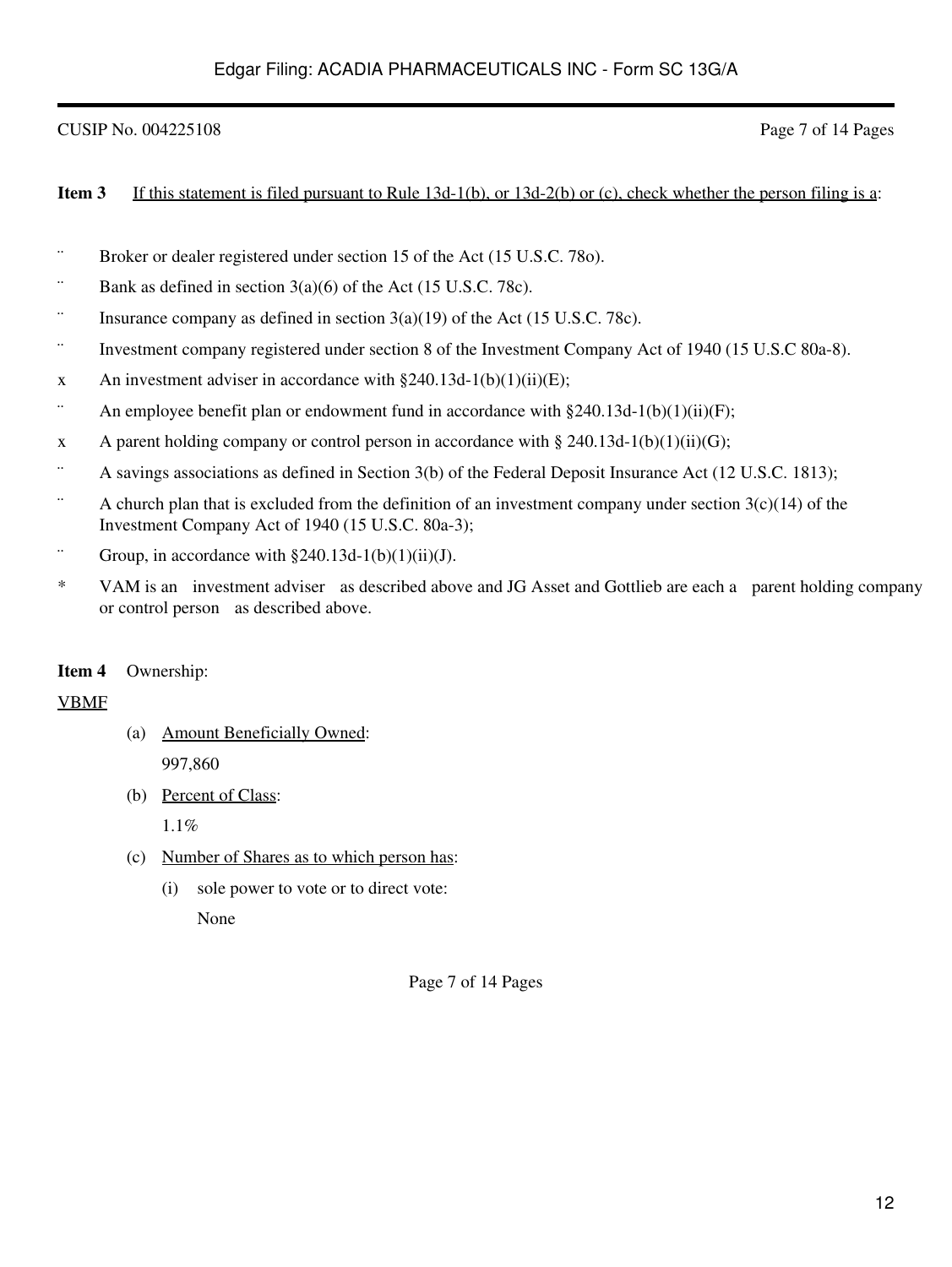### CUSIP No. 004225108 Page 8 of 14 Pages

(ii) shared power to vote or to direct vote:

997,860 shares

(iii) sole power to dispose or direct disposition of:

None

(iv) shared power to dispose or to direct disposition of: 997,860 shares

# VAM

(a) Amount Beneficially Owned:

By virtue of its position as investment manager to pooled investment funds, VAM may be deemed to beneficially own the 1,115,545 shares of the Company s Common Stock beneficially owned by the pooled investment vehicles.

(b) Percent of Class:

1.2%

- (c) Number of Shares as to which person has:
	- (i) sole power to vote or to direct vote: None
	- (ii) shared power to vote or to direct vote:

1,115,545 shares

- (iv) sole power to dispose or direct disposition of: None
- (iv) shared power to dispose or to direct disposition of:

1,115,545 shares

Page 8 of 14 Pages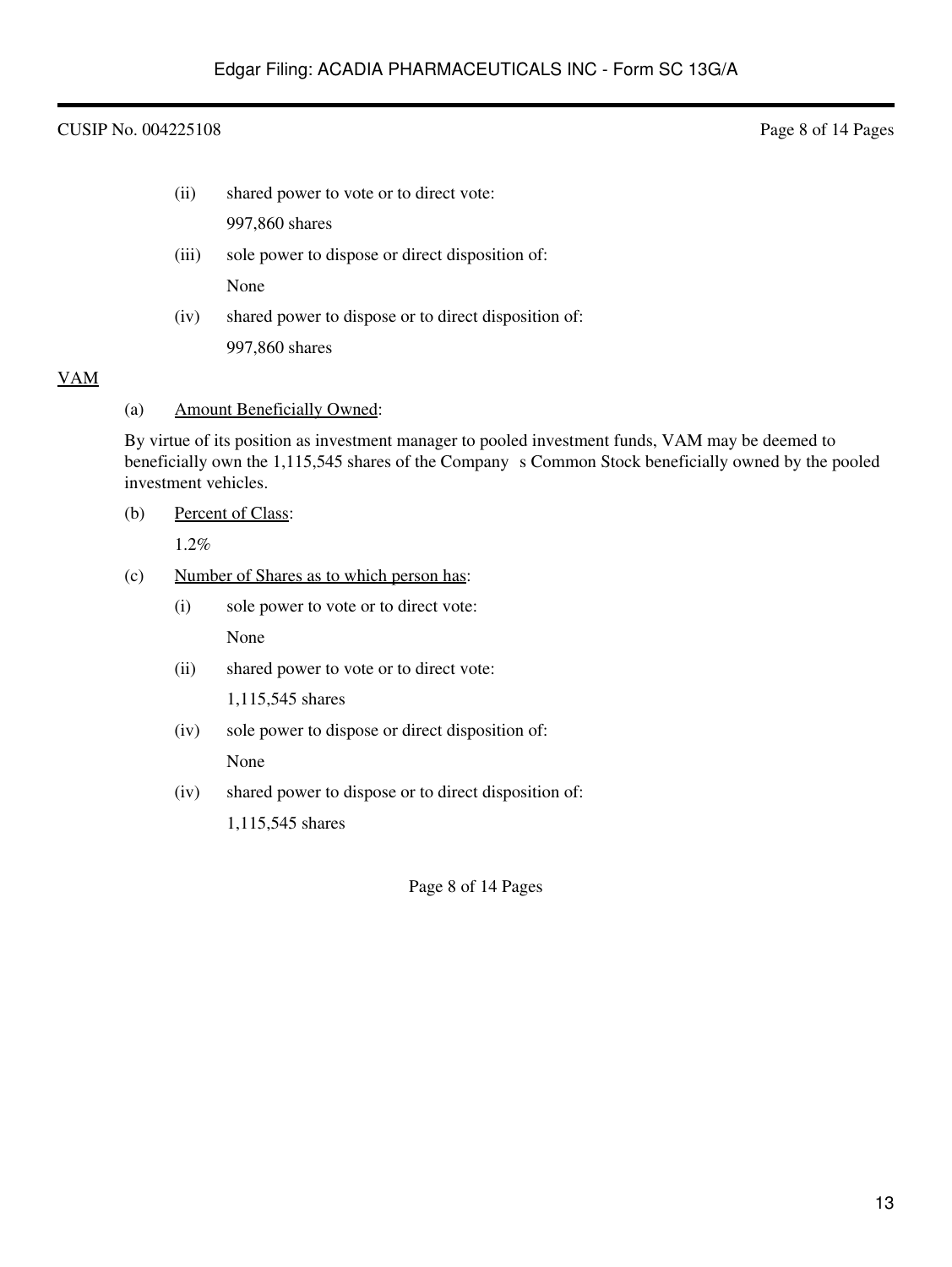## CUSIP No. 004225108 Page 9 of 14 Pages

### JG Asset

### (a) Amount Beneficially Owned:

By virtue of its position as General Partner to VAM, JG Asset may be deemed to beneficially own the 1,115,545 shares of the Company s Common Stock beneficially owned by VAM.

(b) Percent of Class:

1.2%

### (c) Number of Shares as to which person has:

- (i) sole power to vote or to direct vote: None
- (ii) shared power to vote or to direct vote:

1,115,545 shares

(iii) sole power to dispose or direct disposition of:

None

(iv) shared power to dispose or to direct disposition of:

1,115,545 shares

### **Gottlieb**

### (a) Amount Beneficially Owned:

By virtue of his position as the Managing Member of JG Asset, Gottlieb may be deemed to beneficially own the 1,115,545 shares of the Company s Common Stock beneficially owned by JG Asset.

(b) Percent of Class:

1.2%

Page 9 of 14 Pages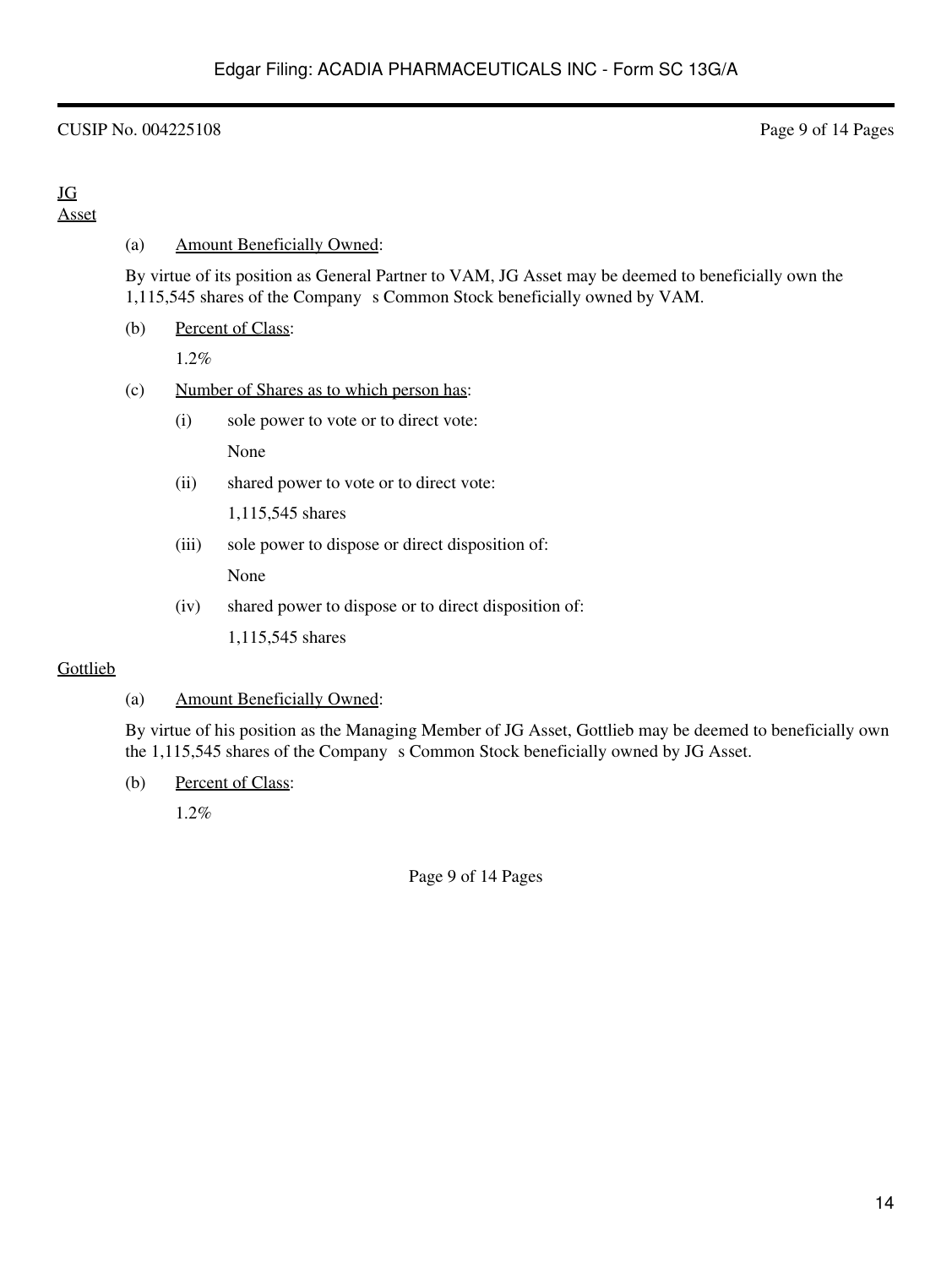### CUSIP No. 004225108 Page 10 of 14 Pages

- (c) Number of Shares as to which person has:
	- (i) sole power to vote or to direct vote:

None

(ii) shared power to vote or to direct vote:

1,115,545 shares

(iii) sole power to dispose or direct disposition of:

None

- (iv) shared power to dispose or to direct disposition of:
	- 1,115,545 shares

VAM, JG Asset and Gottlieb disclaim beneficial ownership as to the Securities, except to the extent of his or its pecuniary interests therein. Neither the filing of this Schedule nor any of its contents shall be deemed to constitute an admission that any of the other individual officers and members of VBMF, VAM or JG Asset is, for any purpose, the beneficial owner of any of the Securities.

| Item 5 | Ownership of Five Percent or Less of a Class:                                                                                                                                                   |
|--------|-------------------------------------------------------------------------------------------------------------------------------------------------------------------------------------------------|
|        | This statement is being filed to report the fact that as of the date hereof the reporting person has<br>ceased to be the beneficial owner of more than five percent of the class of securities. |
| Item 6 | Ownership of More than Five Percent on Behalf of Another Person:                                                                                                                                |
|        | Not Applicable                                                                                                                                                                                  |
| Item 7 | <u>Identification and Classification of the Subsidiary Which Acquired the Security Being Reported on</u><br>by the Parent Holding Company:                                                      |
|        | Not Applicable                                                                                                                                                                                  |

Page 10 of 14 Pages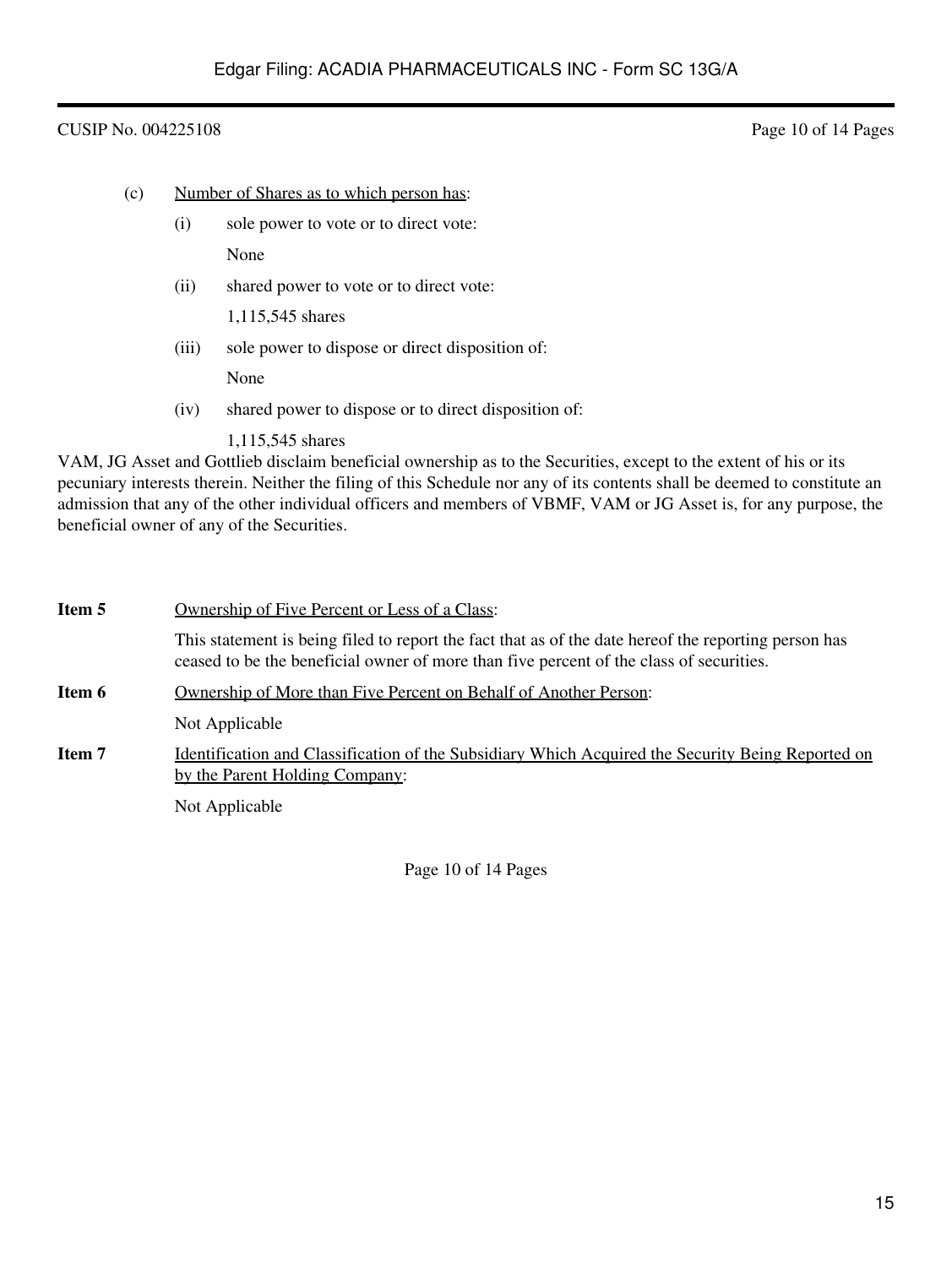CUSIP No. 004225108 Page 11 of 14 Pages

| Item 8 | <u>Identification and Classification of Members of the Group:</u> |
|--------|-------------------------------------------------------------------|
|        | Not Applicable                                                    |
| Item 9 | Notice of Dissolution of Group:                                   |
|        | Not Applicable                                                    |

Page 11 of 14 Pages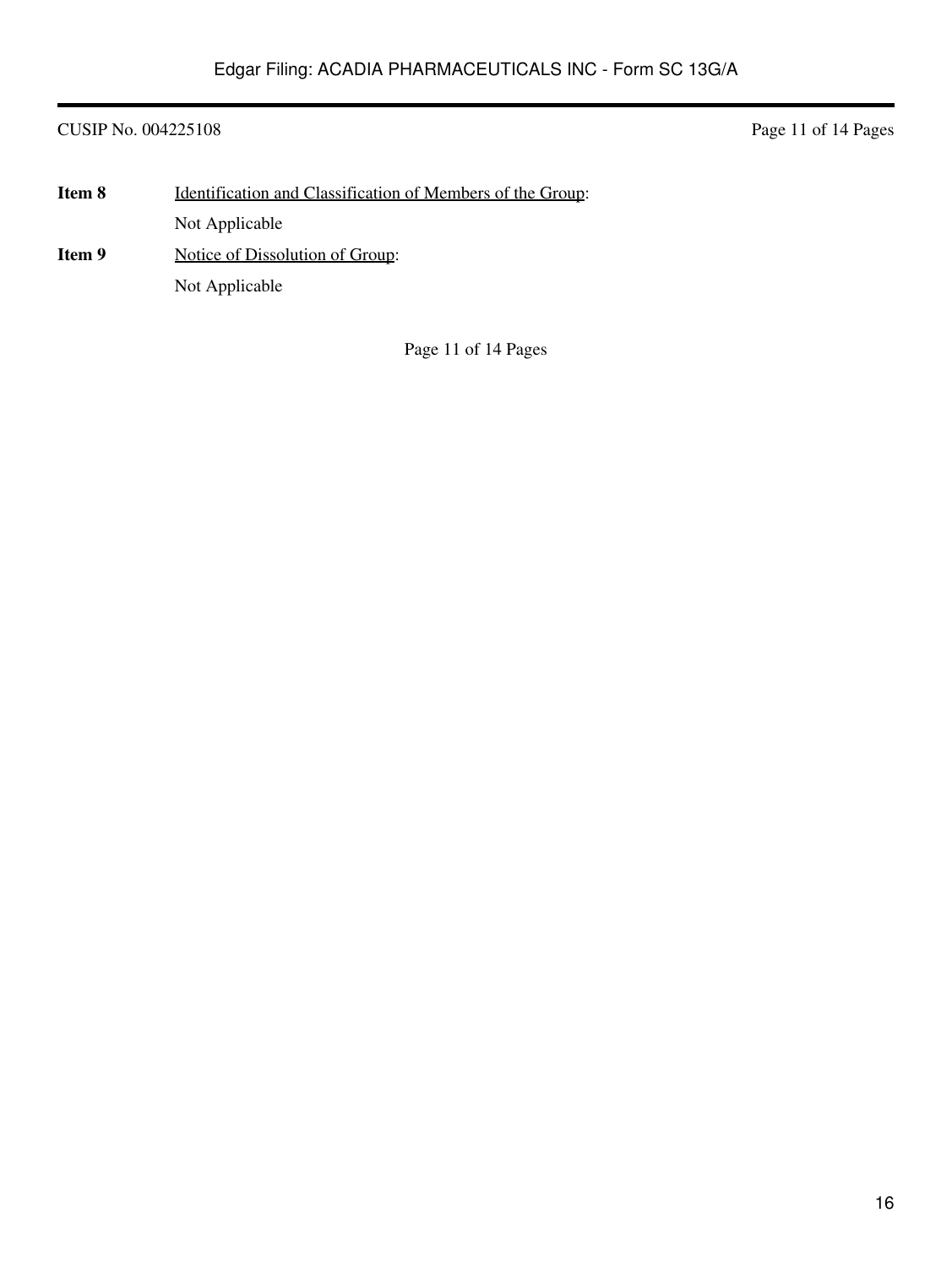CUSIP No. 004225108 Page 12 of 14 Pages

### **Item 10** Certification:

By signing below I certify that, to the best of my knowledge and belief, the securities referred to above were not acquired and are not held for the purpose of or with the effect of changing or influencing the control of the issuer of the securities and were not acquired and are not held in connection with or as a participant in any transaction having that purpose or effect.

Page 12 of 14 Pages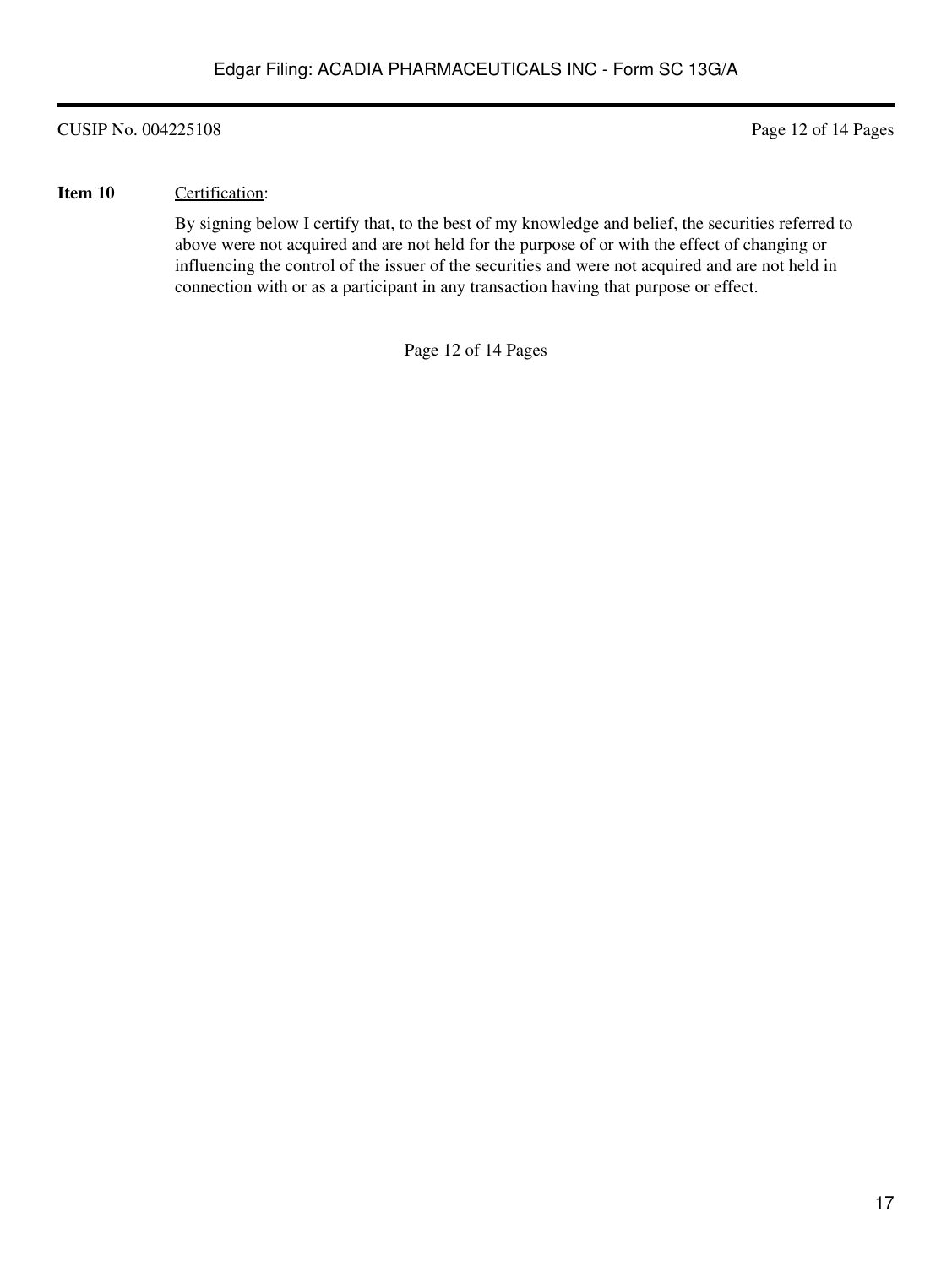CUSIP No. 004225108 Page13 of 14 Pages

# **SIGNATURE**

After reasonable inquiry and to the best of my knowledge and belief, I certify that the information set forth in this statement is true, complete and correct.

Date: February 14, 2014

## **VISIUM BALANCED MASTER FUND, LTD.**

By: /s/ Mark Gottlieb Mark Gottlieb Authorized Signatory

# **VISIUM ASSET MANAGEMENT, LP**

By: JG Asset, LLC, its general partner

By: /s/ Mark Gottlieb Mark Gottlieb Authorized Signatory

# **JG ASSET, LLC**

By: /s/ Mark Gottlieb Mark Gottlieb Authorized Signatory

# **JACOB GOTTLIEB**

By: /s/ Mark Gottlieb Mark Gottlieb Authorized Signatory

Page 13 of 14 Pages